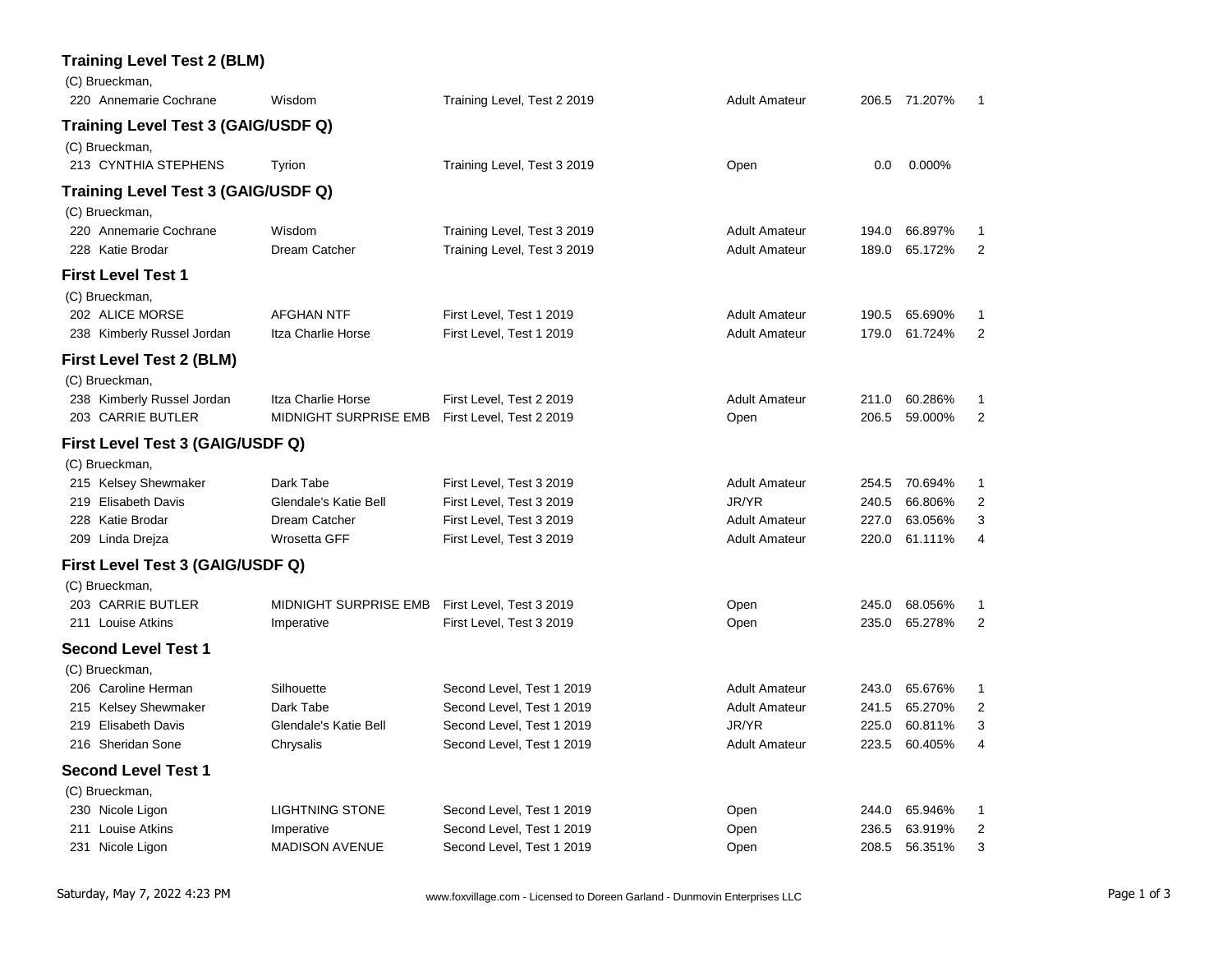#### **Second Level Test 2 (BLM)**

| (C) Brueckman,                    |                        |                           |                      |       |         |                |
|-----------------------------------|------------------------|---------------------------|----------------------|-------|---------|----------------|
| 208 CARRIE BUTLER                 | <b>VINO VERITAS</b>    | Second Level, Test 2 2019 | Open                 | 280.0 | 68.293% | 1              |
| 231 Nicole Ligon                  | <b>MADISON AVENUE</b>  | Second Level, Test 2 2019 | Open                 | 231.5 | 56.463% | $\overline{2}$ |
| Second Level Test 3 (GAIG/USDF Q) |                        |                           |                      |       |         |                |
| (C) Brueckman,                    |                        |                           |                      |       |         |                |
| 208 CARRIE BUTLER                 | <b>VINO VERITAS</b>    | Second Level, Test 3 2019 | Open                 | 293.0 | 69.762% | $\mathbf{1}$   |
| Second Level Test 3 (GAIG/USDF Q) |                        |                           |                      |       |         |                |
| (C) Brueckman,                    |                        |                           |                      |       |         |                |
| 206 Caroline Herman               | Silhouette             | Second Level, Test 3 2019 | <b>Adult Amateur</b> | 261.5 | 62.262% | 1              |
| 236 Karen Rubin                   | Pax                    | Second Level, Test 3 2019 | <b>Adult Amateur</b> | 252.5 | 60.119% | $\overline{2}$ |
| 216 Sheridan Sone                 | Chrysalis              | Second Level, Test 3 2019 | <b>Adult Amateur</b> | 239.0 | 56.905% | 3              |
| 224 Riannon Walsh                 | Mythic Isara           | Second Level, Test 3 2019 | <b>Adult Amateur</b> | 228.0 | 54.286% | 4              |
| <b>Third Level Test 1</b>         |                        |                           |                      |       |         |                |
| (C) Brueckman,                    |                        |                           |                      |       |         |                |
| 204 Christina Morin-Graham        | <b>ICI DE LA VIGNE</b> | Third Level, Test 1 2019  | <b>Adult Amateur</b> | 247.0 | 66.757% | 1              |
| 234 jennifer s kelly              | <b>RF OUTLANDISH</b>   | Third Level, Test 1 2019  | Open                 | 245.0 | 66.216% | $\mathbf{1}$   |
| 222 Alexa Derr                    | Hesselhoj Gentleman    | Third Level, Test 1 2019  | Open                 | 228.5 | 61.757% | $\overline{2}$ |
| 218 Torrey Wilkinson              | Reina AF               | Third Level, Test 1 2019  | Open                 | 223.5 | 60.405% | 3              |
| <b>Third Level Test 2 (BLM)</b>   |                        |                           |                      |       |         |                |
| (C) Brueckman,                    |                        |                           |                      |       |         |                |
| 223 Donna Hollinshead             | <b>SILVERSTEIN CR</b>  | Third Level, Test 2 2019  | <b>Adult Amateur</b> | 237.5 | 62.500% | 1              |
| 225 Victoria Kager                | Avogadro's Constant    | Third Level, Test 2 2019  | <b>Adult Amateur</b> | 220.0 | 57.895% | $\overline{2}$ |
| Third Level Test 3 (GAIG/USDF Q)  |                        |                           |                      |       |         |                |
| (C) Brueckman,                    |                        |                           |                      |       |         |                |
| 234 jennifer s kelly              | <b>RF OUTLANDISH</b>   | Third Level, Test 3 2019  | Open                 | 266.0 | 66.500% | 1              |
| 204 Christina Morin-Graham        | <b>ICI DE LA VIGNE</b> | Third Level, Test 3 2019  | <b>Adult Amateur</b> | 265.0 | 66.250% | 1              |
| 212 Emly Lord                     | Florale                | Third Level, Test 3 2019  | Open                 | 258.0 | 64.500% | 2              |
| 223 Donna Hollinshead             | SILVERSTEIN CR         | Third Level, Test 3 2019  | <b>Adult Amateur</b> | 254.0 | 63.500% | $\mathbf 2$    |
| 205 SHARON SEXTON                 | <b>FURSTAFIRE</b>      | Third Level, Test 3 2019  | <b>Adult Amateur</b> | 249.5 | 62.375% | 3              |
| 232 Tami Dureka                   | THE DUKE               | Third Level, Test 3 2019  | <b>Adult Amateur</b> | 246.5 | 61.625% | $\overline{4}$ |
| 218 Torrey Wilkinson              | Reina AF               | Third Level, Test 3 2019  | Open                 | 237.5 | 59.375% | 3              |
| 235 Hanne Boekell                 | Dommer                 | Third Level, Test 3 2019  | Open                 | 234.5 | 58.625% | 4              |
| 225 Victoria Kager                | Avogadro's Constant    | Third Level, Test 3 2019  | <b>Adult Amateur</b> | 228.0 | 57.000% | 5              |
| <b>Fourth Level Test 1</b>        |                        |                           |                      |       |         |                |
| (C) Brueckman,                    |                        |                           |                      |       |         |                |
| 217 Monique Van De Stolpe         | Ducan                  | Fourth Level, Test 1 2019 | Open                 | 229.5 | 58.846% | 1              |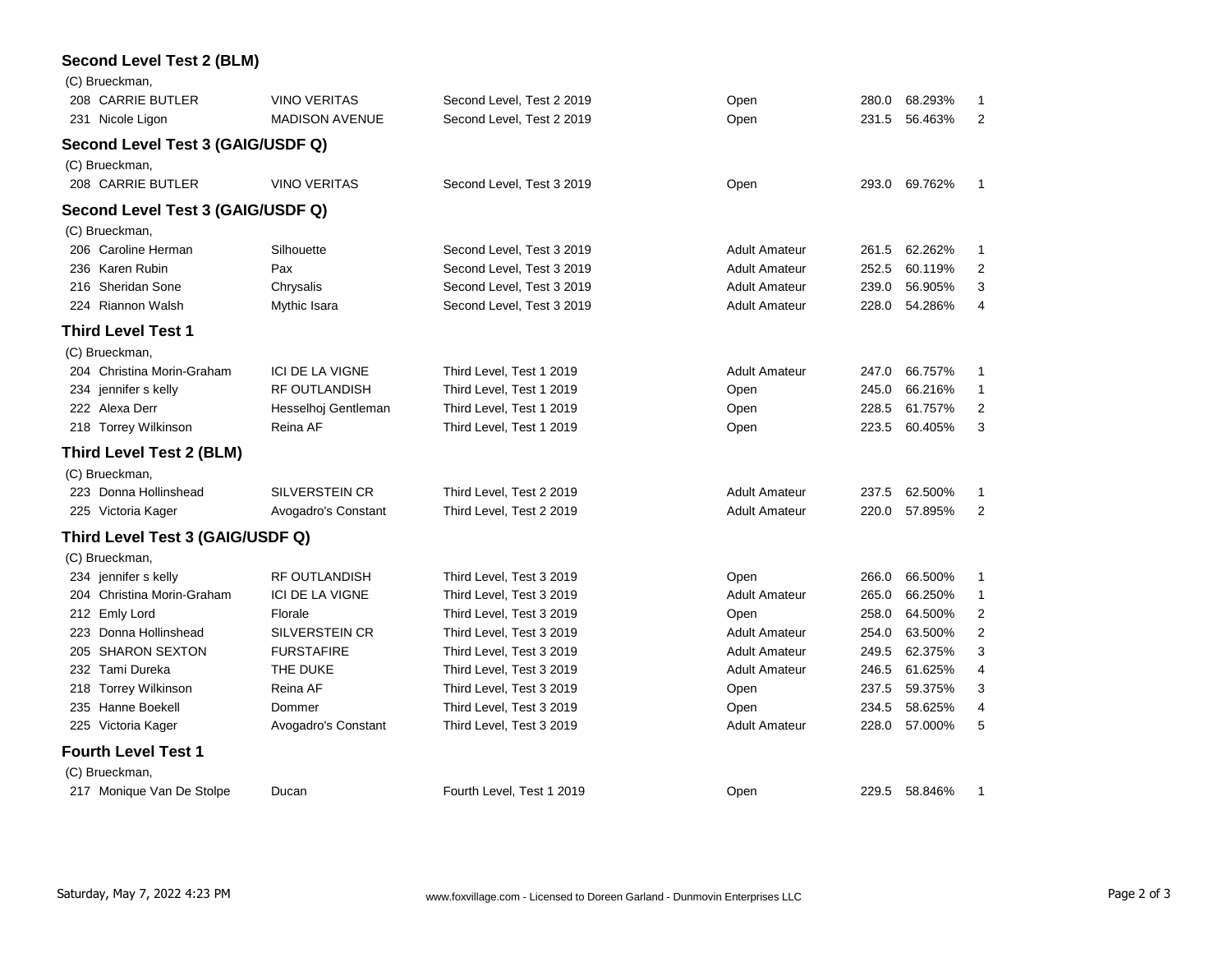#### **Fourth Level Test 3 (GAIG/USDF Q)**

|     | (C) Brueckman,                                   |                     |                                   |                      |       |         |    |
|-----|--------------------------------------------------|---------------------|-----------------------------------|----------------------|-------|---------|----|
|     | 237 Jennifer Bryant                              | Dux                 | Fourth Level, Test 3 2019         | <b>Adult Amateur</b> | 219.5 | 60.972% | -1 |
|     | USEF Test of Choice Class - Open/Gaig/USDF Q     |                     |                                   |                      |       |         |    |
|     | (C) Brueckman,                                   |                     |                                   |                      |       |         |    |
|     | 205 SHARON SEXTON                                | <b>FURSTAFIRE</b>   | Third Level, Test 3 2019          | <b>Adult Amateur</b> | 257.5 | 64.375% |    |
|     | 222 Alexa Derr                                   | Hesselhoj Gentleman | Third Level, Test 1 2019          | Open                 | 226.5 | 61.216% | 2  |
|     | <b>MFS TOC First-Fourth Open/BLM/ GAIG/USDFQ</b> |                     |                                   |                      |       |         |    |
|     | (C) Brueckman,                                   |                     |                                   |                      |       |         |    |
|     | 202 ALICE MORSE                                  | <b>AFGHAN NTF</b>   | USDF Freestyle, First Level 2019  | <b>Adult Amateur</b> | 193.3 | 64.433% |    |
| 207 | Nicole Brady                                     | <b>FEARLESS</b>     | USDF Freestyle, First Level 2019  | Open                 | 186.6 | 62.200% | 2  |
| 227 | Jennifer Bateman                                 | Cygaro              | USDF Freestyle, Fourth Level 2019 | <b>Adult Amateur</b> | 181.2 | 60.400% | 3  |
|     | Prix St. Georges-Open/BLM/GAIG/USDF Q            |                     |                                   |                      |       |         |    |
|     | (C) Brueckman,                                   |                     |                                   |                      |       |         |    |
|     | 214 Gail Oneill                                  | Rory                | FEI Prix St. Georges 2021         | Open                 | 215.0 | 63.235% |    |
|     | 239 Pam Brumfield                                | LJS Shiitake        | FEI Prix St. Georges 2021         | <b>Adult Amateur</b> | 195.0 | 57.353% | 2  |
|     | FEI TOC (I1-2; GP) (or equivalent to) BLM/GAIG Q |                     |                                   |                      |       |         |    |
|     | (C) Brueckman,                                   |                     |                                   |                      |       |         |    |
| 201 | Christina Morin-Graham                           | <b>MONDLICHT</b>    | FEI Intermediate I 2021           | <b>Adult Amateur</b> | 229.0 | 67.353% |    |
| 221 | Anecia Delduco                                   | Captain Morgan      | FEI Intermediate II 2021          | Open                 | 196.5 | 57.794% | 2  |
|     |                                                  |                     |                                   |                      |       |         |    |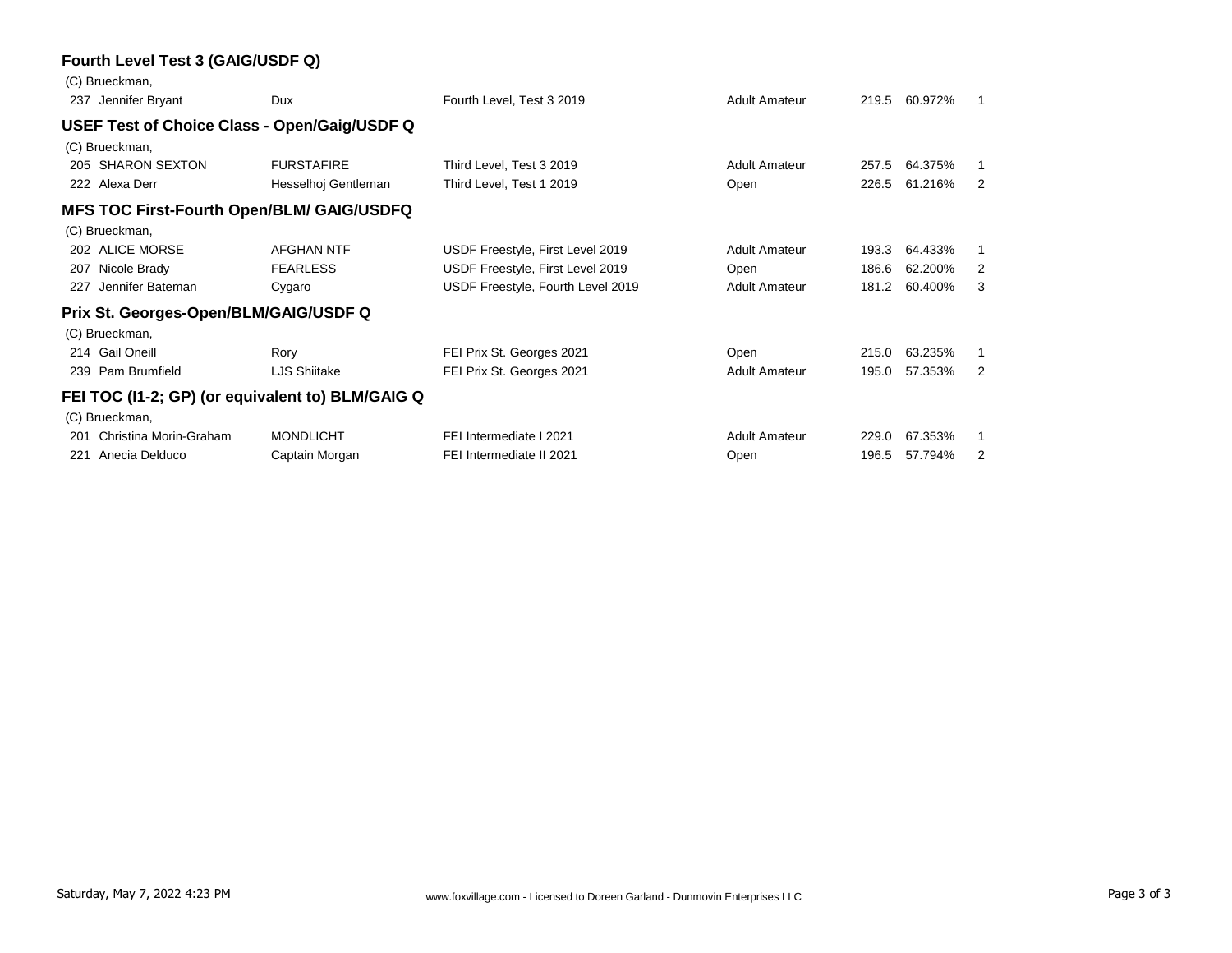# **Dressage at Dunmovin - April**

### **High Score**

| Entry # Rider |                                         | Horse                        | <b>Test</b> | Breed                | <b>Class</b>   |                                             | <b>Status</b>        | <b>Score</b> |           | <b>Place</b>            |
|---------------|-----------------------------------------|------------------------------|-------------|----------------------|----------------|---------------------------------------------|----------------------|--------------|-----------|-------------------------|
| 220           | Annemarie Cochrane Wisdom               |                              | $T-2$       | Oldenburg            | $\overline{2}$ | <b>Training Level Test 2 (BLM)</b>          | <b>Adult Amateur</b> | 206.5        | 71.207%   | $\blacksquare$          |
| 220           | Annemarie Cochrane Wisdom               |                              | $T-3$       | Oldenburg            |                | AA JrY Training Level Test 3 (GAIG/USDF     | <b>Adult Amateur</b> | 194.0        | 66.897%   | $\mathbf{1}$            |
| 228           | Katie Brodar                            | Dream Catcher                | $T-3$       | Pinto                |                | AA JrY Training Level Test 3 (GAIG/USDF     | <b>Adult Amateur</b> | 189.0        | 65.172%   | $\mathbf{2}$            |
| 213           | CYNTHIA STEPHEN Tyrion                  |                              | $T-3$       | Welsh/Arabian        |                | 3 OPENTraining Level Test 3 (GAIG/USDF      | Open                 | 0.0          | $0.000\%$ |                         |
| 215           | <b>Kelsey Shewmaker</b>                 | Dark Tabe                    | $1 - 3$     | <b>Arabian X</b>     |                | AA JrY First Level Test 3 (GAIG/USDF Q)     | <b>Adult Amateur</b> | 254.5        | 70.694%   | 1                       |
| 202           | <b>ALICE MORSE</b>                      | <b>AFGHAN NTF</b>            | $1 - 1$     | Haflinger            | 4              | First Level Test 1                          | <b>Adult Amateur</b> | 190.5        | 65.690%   | $\mathbf{1}$            |
| 228           | Katie Brodar                            | Dream Catcher                | $1 - 3$     | Pinto                |                | AA JrY First Level Test 3 (GAIG/USDF Q)     | <b>Adult Amateur</b> | 227.0        | 63.056%   | $\mathbf 3$             |
| 238           | Kimberly Russel Jord Itza Charlie Horse |                              | $1 - 1$     | TB                   | 4              | <b>First Level Test 1</b>                   | <b>Adult Amateur</b> | 179.0        | 61.724%   | $\mathbf{2}$            |
| 209           | Linda Drejza                            | Wrosetta GFF                 | $1 - 3$     |                      |                | AA JrY First Level Test 3 (GAIG/USDF Q)     | <b>Adult Amateur</b> | 220.0        | 61.111%   | $\overline{\mathbf{4}}$ |
| 238           | Kimberly Russel Jord Itza Charlie Horse |                              | $1 - 2$     | TB                   | 5              | First Level Test 2 (BLM)                    | <b>Adult Amateur</b> | 211.0        | 60.286%   | 1                       |
| 219           | <b>Elisabeth Davis</b>                  | <b>Glendale's Katie Bell</b> | $1 - 3$     | Conamara X           |                | AA JrY First Level Test 3 (GAIG/USDF Q)     | <b>JR/YR</b>         | 240.5        | 66.806%   | $\mathbf{2}$            |
| 203           | <b>CARRIE BUTLER</b>                    | <b>MIDNIGHT SURPRIS</b>      | $1 - 3$     | <b>KWPN</b>          |                | <b>COPENTIES Level Test 3 (GAIG/USDF Q)</b> | <b>Open</b>          | 245.0        | 68.056%   | 1                       |
| 211           | Louise Atkins                           | Imperative                   | $1 - 3$     | TB                   |                | - OPEIFirst Level Test 3 (GAIG/USDF Q)      | Open                 | 235.0        | 65.278%   | $\mathbf{2}$            |
| 203           | <b>CARRIE BUTLER</b>                    | <b>MIDNIGHT SURPRIS</b>      | $1 - 2$     | <b>KWPN</b>          |                | 5 First Level Test 2 (BLM)                  | Open                 | 206.5        | 59.000%   | $\mathbf{2}$            |
| 206           | <b>Caroline Herman</b>                  | Silhouette                   | $2 - 1$     | Han                  |                | AA JrY Second Level Test 1                  | <b>Adult Amateur</b> | 243.0        | 65.676%   | $\blacksquare$          |
| 215           | <b>Kelsey Shewmaker</b>                 | Dark Tabe                    | $2 - 1$     | Arabian X            |                | AA JrY Second Level Test 1                  | <b>Adult Amateur</b> | 241.5        | 65.270%   | $\mathbf{2}$            |
| 206           | Caroline Herman                         | Silhouette                   | $2 - 3$     | Han                  |                | AA JrY Second Level Test 3 (GAIG/USDF       | <b>Adult Amateur</b> | 261.5        | 62.262%   | $\mathbf{1}$            |
| 216           | Sheridan Sone                           | Chrysalis                    | $2 - 1$     | Friesian Sport Horse |                | AA JrY Second Level Test 1                  | <b>Adult Amateur</b> | 223.5        | 60.405%   | 4                       |
| 236           | Karen Rubin                             | Pax                          | $2 - 3$     | Clyde/Paint          |                | AA JrY Second Level Test 3 (GAIG/USDF       | <b>Adult Amateur</b> | 252.5        | 60.119%   | $\mathbf{2}$            |
| 216           | Sheridan Sone                           | Chrysalis                    | $2 - 3$     | Friesian Sport Horse |                | AA JrY Second Level Test 3 (GAIG/USDF       | <b>Adult Amateur</b> | 239.0        | 56.905%   | 3                       |
| 224           | Riannon Walsh                           | Mythic Isara                 | $2 - 3$     | Morgan               |                | AA JrY Second Level Test 3 (GAIG/USDF       | <b>Adult Amateur</b> | 228.0        | 54.286%   | 4                       |
| 219           | <b>Elisabeth Davis</b>                  | <b>Glendale's Katie Bell</b> | $2 - 1$     | Conamara X           |                | AA JrY Second Level Test 1                  | <b>JR/YR</b>         | 225.0        | 60.811%   | 3                       |
| 208           | <b>CARRIE BUTLER</b>                    | <b>VINO VERITAS</b>          | $2 - 3$     | <b>WARMBLOOD</b>     |                | 3 OPENSecond Level Test 3 (GAIG/USDF        | Open                 | 293.0        | 69.762%   | $\mathbf{1}$            |
| 208           | <b>CARRIE BUTLER</b>                    | <b>VINO VERITAS</b>          | $2 - 2$     | WARMBLOOD            | 8              | Second Level Test 2 (BLM)                   | Open                 | 280.0        | 68.293%   | $\mathbf{1}$            |
| 230           | Nicole Ligon                            | <b>LIGHTNING STONE</b>       | $2 - 1$     | <b>THOROUGHBRED</b>  |                | 7 OPENSecond Level Test 1                   | Open                 | 244.0        | 65.946%   | 1                       |
| 211           | Louise Atkins                           | Imperative                   | $2 - 1$     | TB                   |                | 7 OPENSecond Level Test 1                   | Open                 | 236.5        | 63.919%   | $\mathbf{2}$            |
| 231           | Nicole Ligon                            | MADISON AVENUE               | $2 - 2$     | <b>THOROUGHBRED</b>  | 8              | Second Level Test 2 (BLM)                   | Open                 | 231.5        | 56.463%   | $\mathbf{2}$            |
| 231           | Nicole Ligon                            | <b>MADISON AVENUE</b>        | $2 - 1$     | <b>THOROUGHBRED</b>  |                | 7 OPENSecond Level Test 1                   | Open                 | 208.5        | 56.351%   | 3                       |
| 204           | Christina Morin-Graha ICI DE LA VIGNE   |                              | $3 - 1$     | <b>KWPN</b>          | 10             | <b>Third Level Test 1</b>                   | <b>Adult Amateur</b> | 247.0        | 66.757%   | $\mathbf{1}$            |
| 204           | Christina Morin-Graha ICI DE LA VIGNE   |                              | $3-3$       | <b>KWPN</b>          | 12             | Third Level Test 3 (GAIG/USDF Q)            | <b>Adult Amateur</b> | 265.0        | 66.250%   | $\mathbf{1}$            |
| 205           | <b>SHARON SEXTON</b>                    | <b>FURSTAFIRE</b>            | $3 - 3$     | Half Arabian         | 16             | USEF Test of Choice Class - Open            | <b>Adult Amateur</b> | 257.5        | 64.375%   | $\mathbf{1}$            |
| 223           | Donna Hollinshead                       | <b>SILVERSTEIN CR</b>        | $3-3$       | OLDENBURG            | 12             | Third Level Test 3 (GAIG/USDF Q)            | <b>Adult Amateur</b> | 254.0        | 63.500%   | $\mathbf{2}$            |
| 223           | Donna Hollinshead                       | <b>SILVERSTEIN CR</b>        | $3-2$       | OLDENBURG            | 11             | Third Level Test 2 (BLM)                    | <b>Adult Amateur</b> | 237.5        | 62.500%   | 1                       |
| 205           | <b>SHARON SEXTON</b>                    | <b>FURSTAFIRE</b>            | $3-3$       | Half Arabian         | 12             | Third Level Test 3 (GAIG/USDF Q)            | <b>Adult Amateur</b> | 249.5        | 62.375%   | 3                       |
| 232           | Tami Dureka                             | THE DUKE                     | $3 - 3$     | Old/TB               | 12             | Third Level Test 3 (GAIG/USDF Q)            | <b>Adult Amateur</b> | 246.5        | 61.625%   | 4                       |
| 225           | Victoria Kager                          | Avogadro's Constant          | $3 - 2$     | TB                   | 11             | Third Level Test 2 (BLM)                    | <b>Adult Amateur</b> | 220.0        | 57.895%   | $\mathbf{2}$            |
| 225           | Victoria Kager                          | Avogadro's Constant          | $3 - 3$     | <b>TB</b>            | 12             | Third Level Test 3 (GAIG/USDF Q)            | <b>Adult Amateur</b> | 228.0        | 57.000%   | 5                       |
| 234           | jennifer s kelly                        | <b>RF OUTLANDISH</b>         | $3 - 3$     | <b>OLDENBURG</b>     | 12             | Third Level Test 3 (GAIG/USDF Q)            | Open                 | 266.0        | 66.500%   | 1                       |
| 234           | jennifer s kelly                        | RF OUTLANDISH                | $3 - 1$     | OLDENBURG            | 10             | Third Level Test 1                          | Open                 | 245.0        | 66.216%   | $\mathbf 1$             |